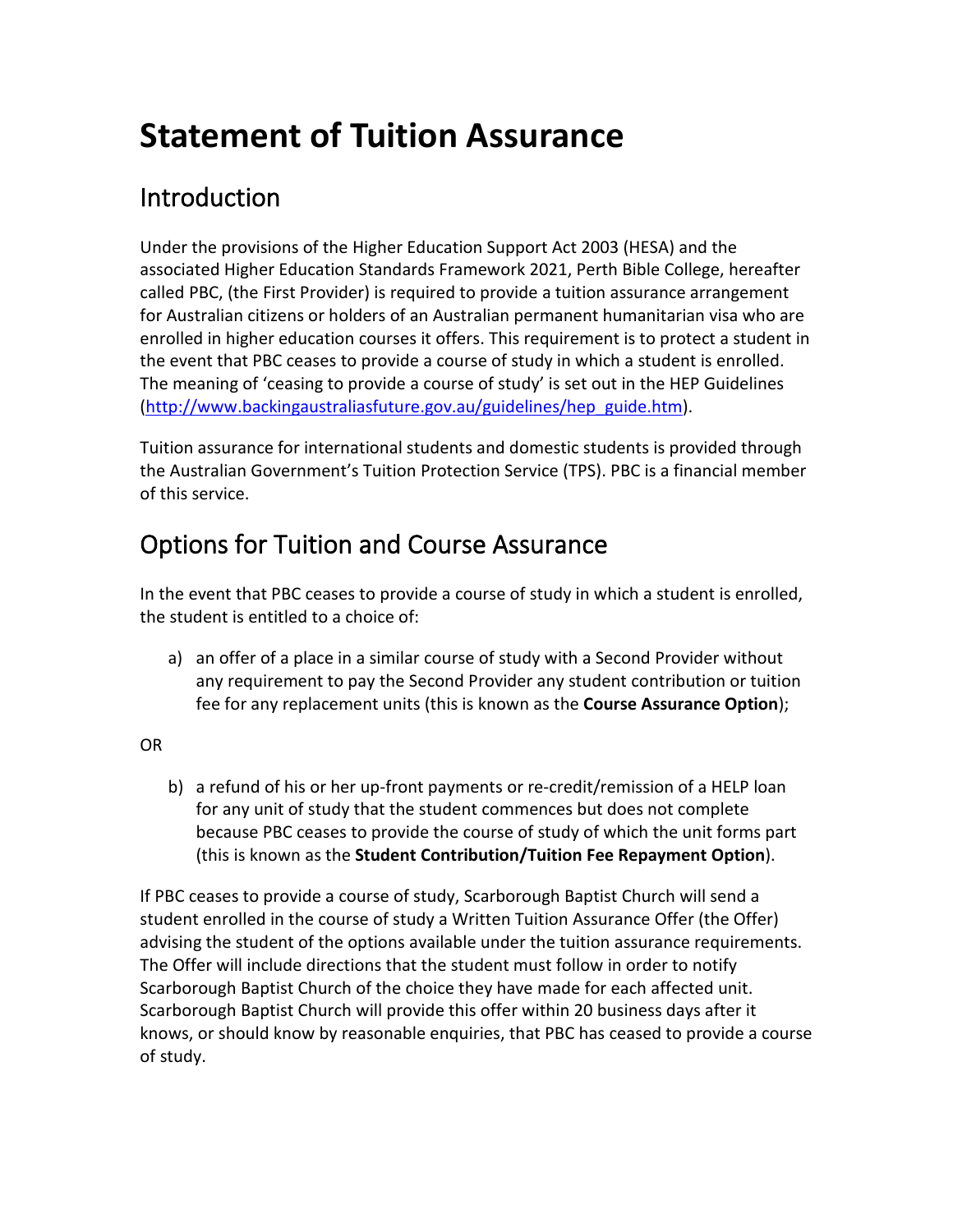#### The Course Assurance Option

PBC has met the course assurance option requirement of the HESA through a Deed/s of Course Assurance with the Second Provider/s listed below. If PBC is unable to provide a course of study the Second Provider/s will make all the arrangements necessary to ensure that a student enrolled in that course of study is able to enrol in a similar course of study with that Second Provider.

The following alternative course/s of study will be offered in the event that PBC is unable to deliver its higher education courses:

| <b>PBC Course</b>       | <b>PBC Qualification</b> | <b>Australian College</b><br>of Theology<br><b>Alternate Course</b> | <b>Australian College</b><br>of Theology<br>Qualification |
|-------------------------|--------------------------|---------------------------------------------------------------------|-----------------------------------------------------------|
| <b>Advanced Diploma</b> | <b>Advanced Diploma</b>  | <b>Advanced Diploma</b>                                             | <b>Advanced Diploma</b>                                   |
| in Ministry             | in Ministry              | of Ministry                                                         | of Ministry                                               |
| Diploma of              | Diploma of               | Diploma of                                                          | Diploma of                                                |
| Ministry                | Ministry                 | Ministry                                                            | Ministry                                                  |
| Bachelor of             | Bachelor of              | Bachelor of                                                         | Bachelor of                                               |
| Ministry                | Ministry                 | Ministry                                                            | Ministry                                                  |
| Graduate Diploma        | Graduate Diploma         | Graduate Diploma                                                    | Graduate Diploma                                          |
| of Ministry             | of Ministry              | of Divinity                                                         | of Divinity                                               |

If a student accepts a place in a course offered by a Second Provider named above, he or she will receive full credit for units of study completed towards the same or comparable qualification with the Second Provider without any requirement to pay the Second Provider any student contribution or tuition fee for any replacement units.

The Second Provider may have different contribution amounts or tuition fees to the amounts or fees the student would have paid for units of study which were part of the course of study the PBC ceased to provide.

A student is not obliged to enrol in an offered course of study with a Second Provider under the Course Assurance Option. However, if he or she enrols with any other provider, there is no obligation on that provider to offer full credit transfer for the units of study completed with PBC or to offer a replacement/s unit free of charge.